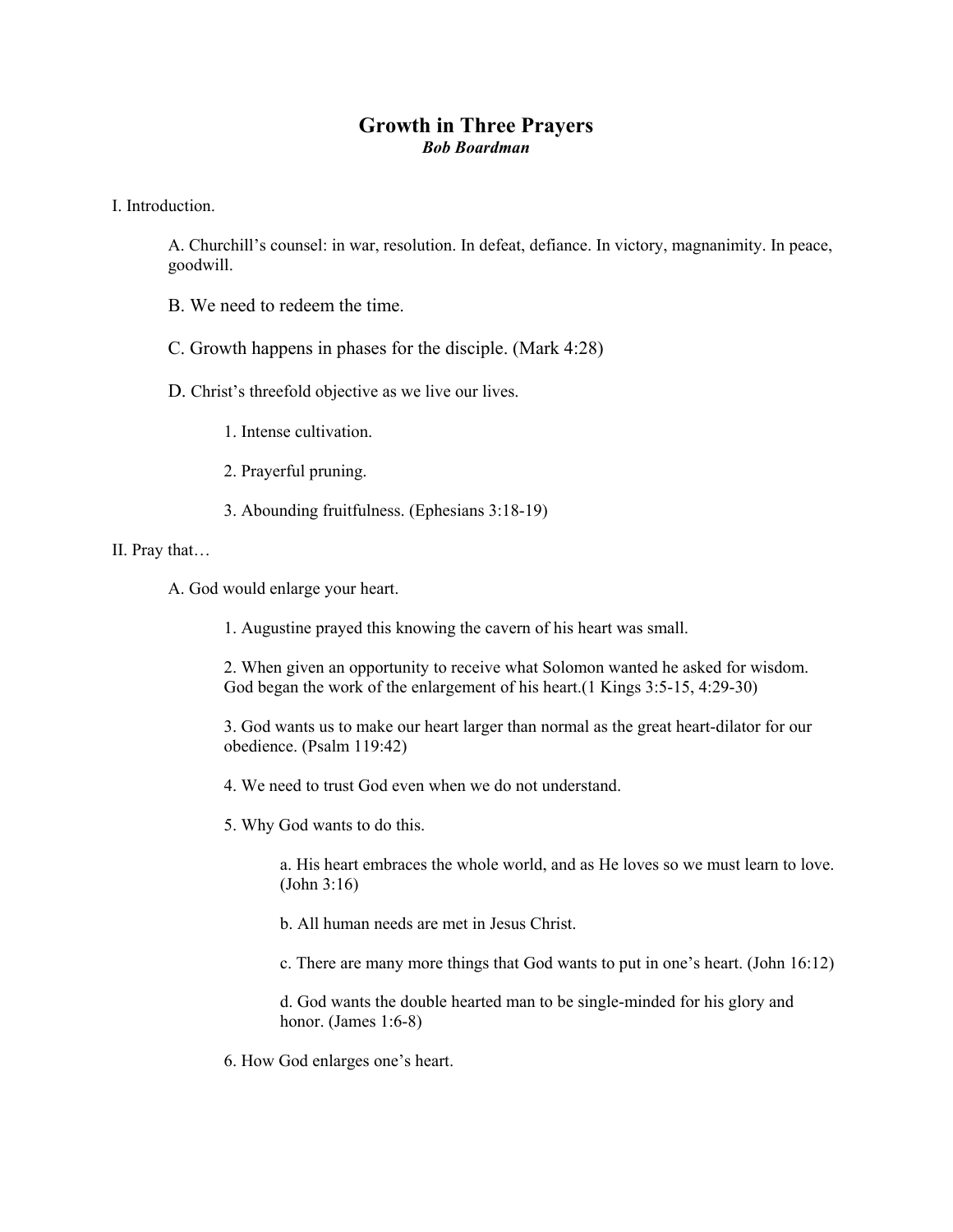a. Through daily growth in necessary spiritual elements such as the Scripture and prayer—praise and thanksgiving, confession, supplication (pleading the promises of God) and intercession. (2 Timothy 2:8)

1). Suggestions.

a) Use a prayer journal.

b) Study and mark prayers in the Bible.

c) Pray while walking.

d) Have a prayer partner. (Matthew 18)

e) Pray over a world atlas.

f) Pray while fasting.

b. Fasting.

1) Fasting is to afflict and discipline the soul, and to sacrifice the personal will.

2) It is a profound humbling before God, a practical confession of misery, an act of humiliation before the Lord, it is to bring into subjection the waywardness of the body, and it is the source of power for an effective Spirit controlled ministry.

c. Through suffering—that which comes upon us which we have no control. (Psalm 119:67)

d. Through our mistakes and failures.(James 3:2, Proverbs 24:16)

1) The disciples failed over thirty times throughout the Gospel of Mark.

2) These are opportunities to enlarge the heart.

B. God would sharpen your relationships. (Proverbs 27:17)

1. Involvement with people taxes us to the limit but also sharpens us.

2. Paul was involved with all kinds of people. (2 Corinthians 6:11-12)

3. Three relationships God uses to sharpen us.

a. Faithful Christian men and women. Find a spiritual mentor.

b. Enemies. David is an example of one who allowed his enemies to sharpen him and not embitter him. (2 Samuel 16:5-14, Romans 12:19-21, Psalm 38)